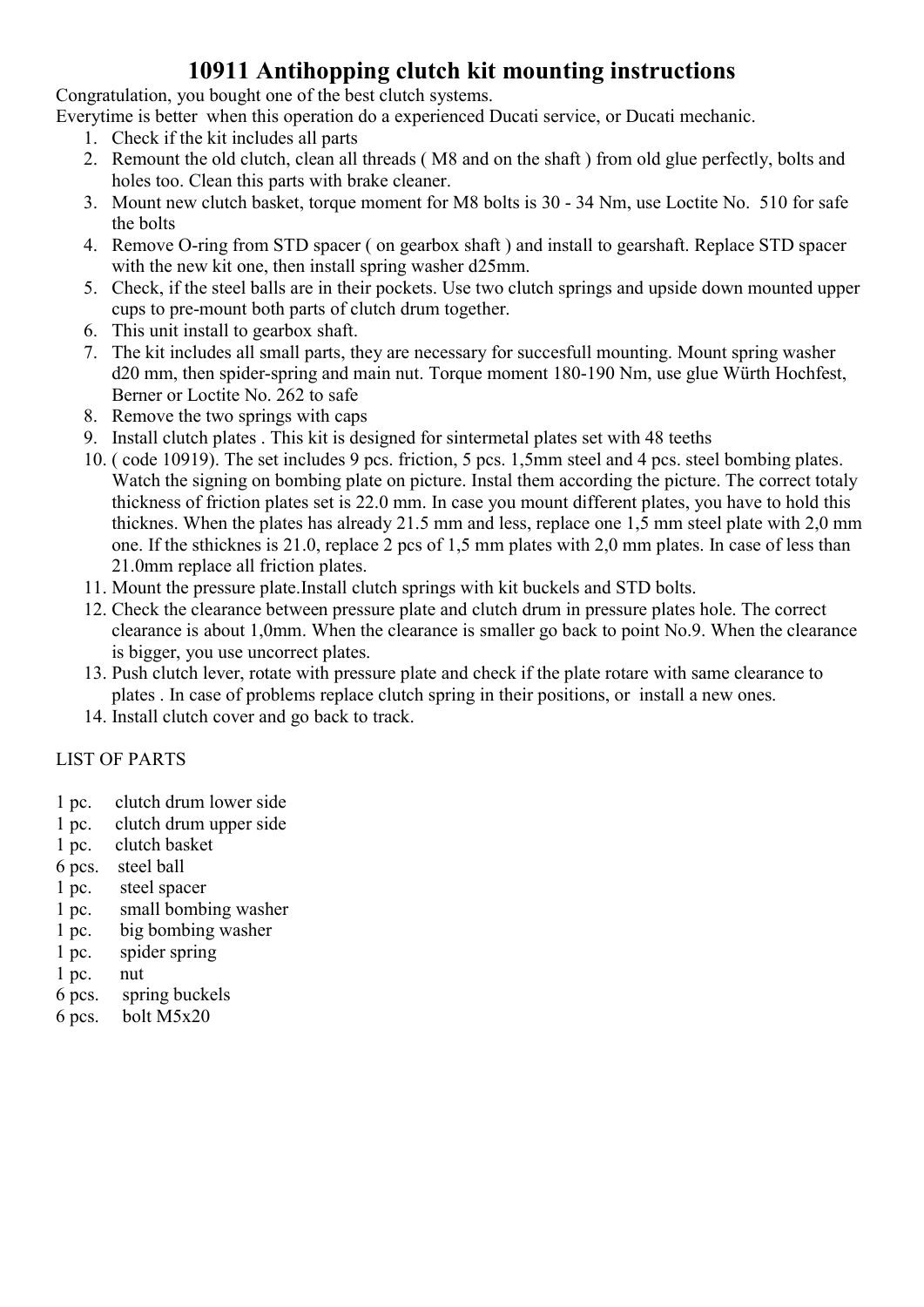

10911 Picture B (pic.b)

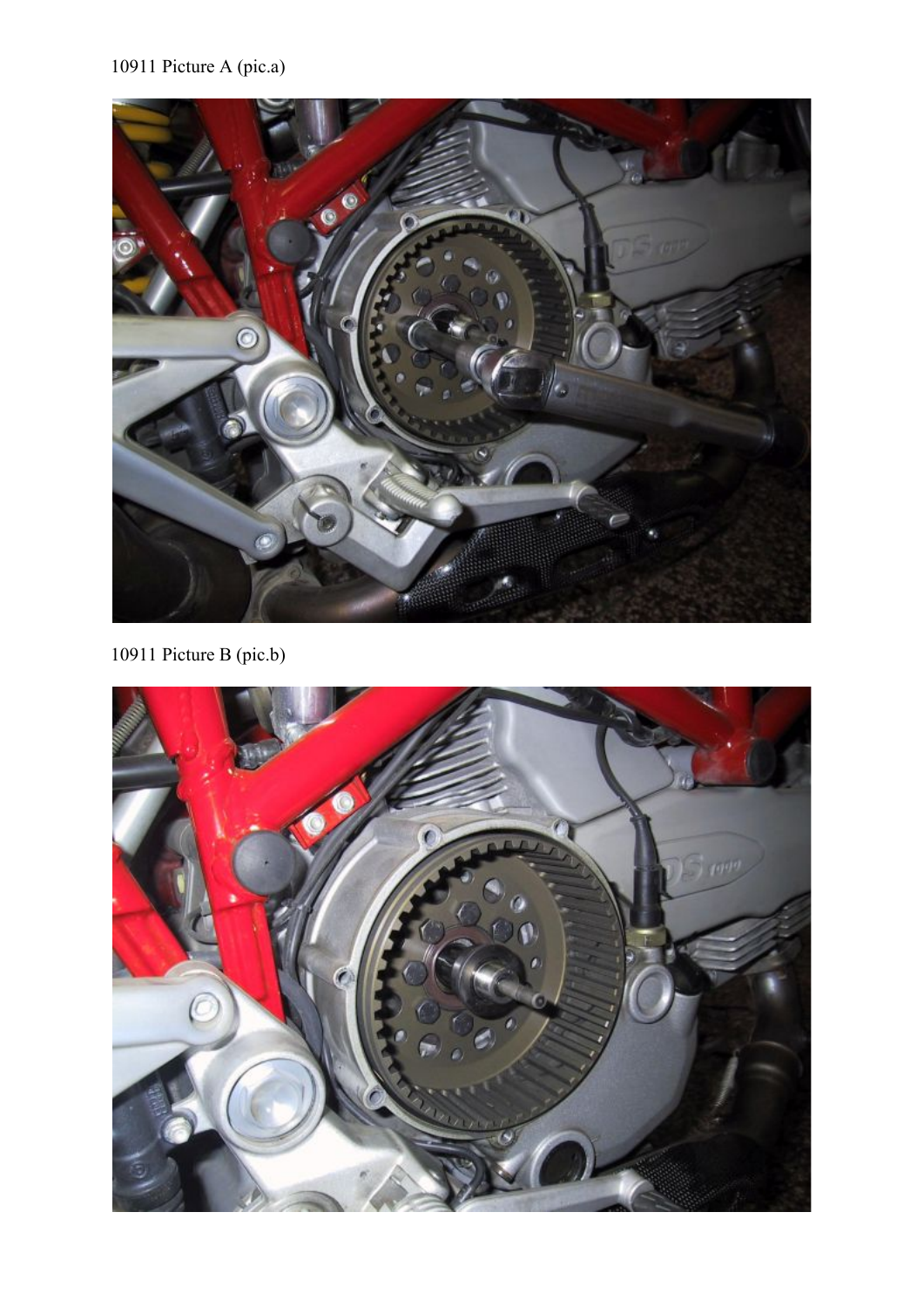## 10911 Picture C (pic.c)



10911 Picture D (pic.d)

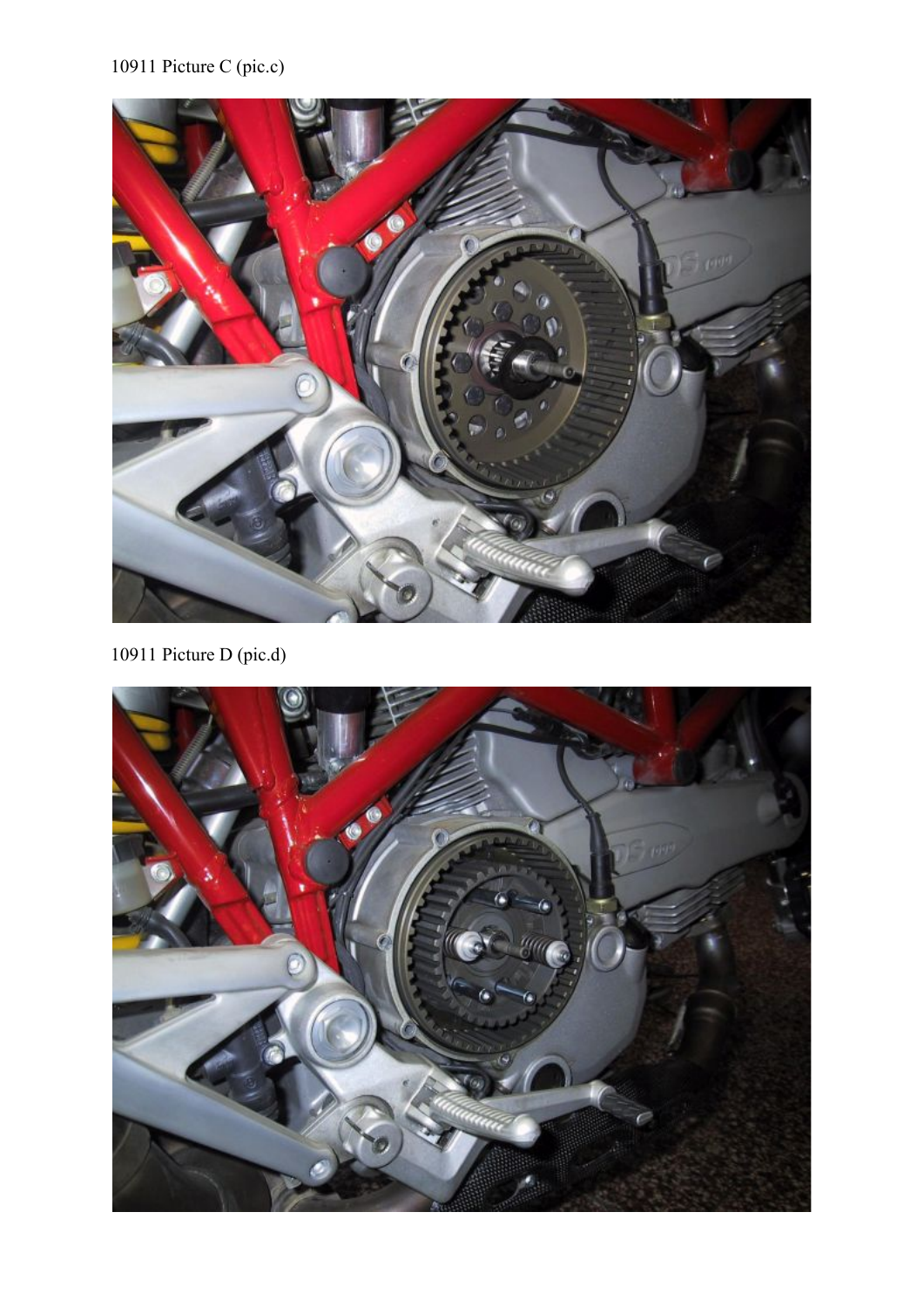## 10911 Picture E (pic.e)



10911 Picture F (pic.f)

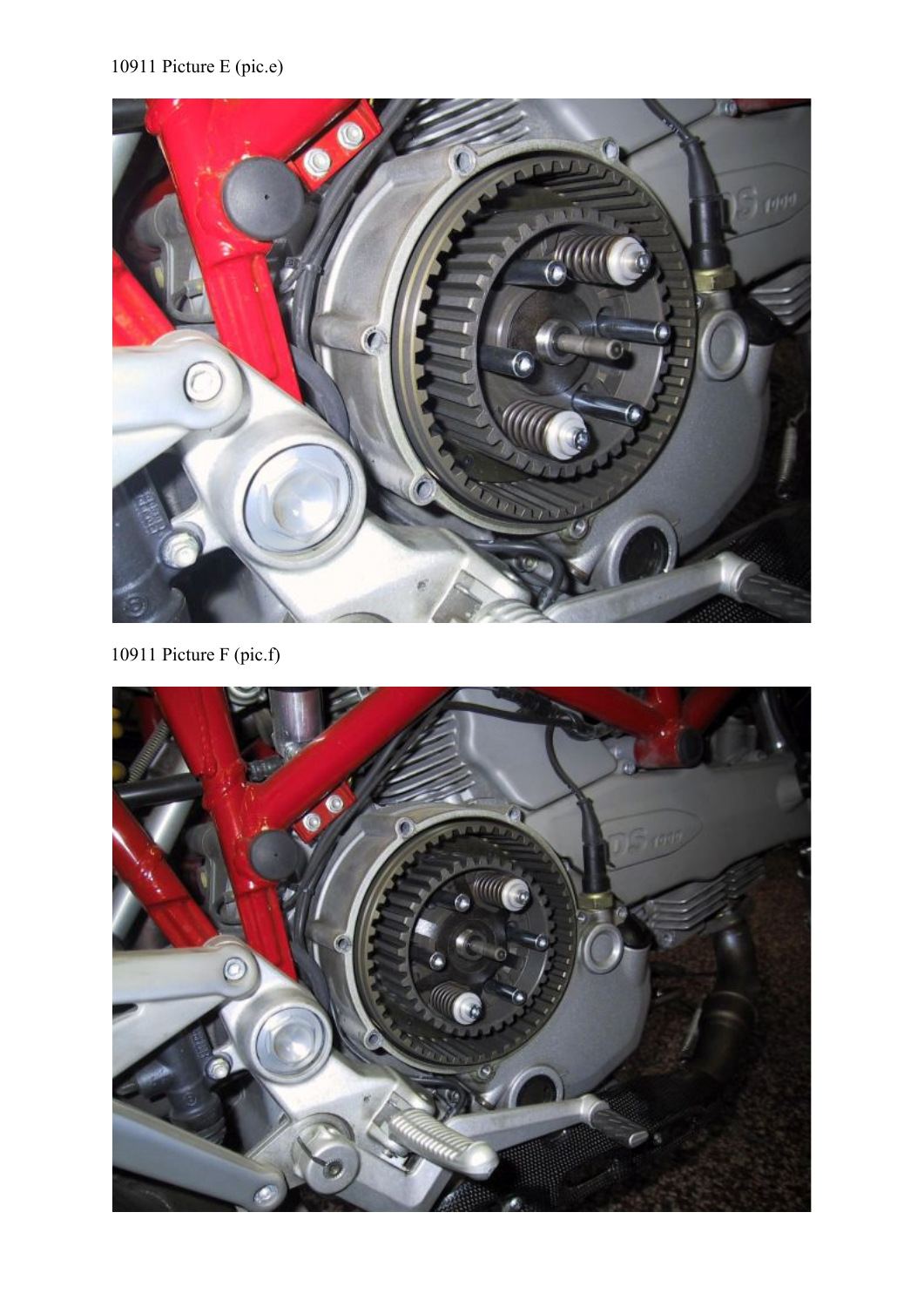# 10911 Picture G (pic.g)



10911 Picture H (pic.h)